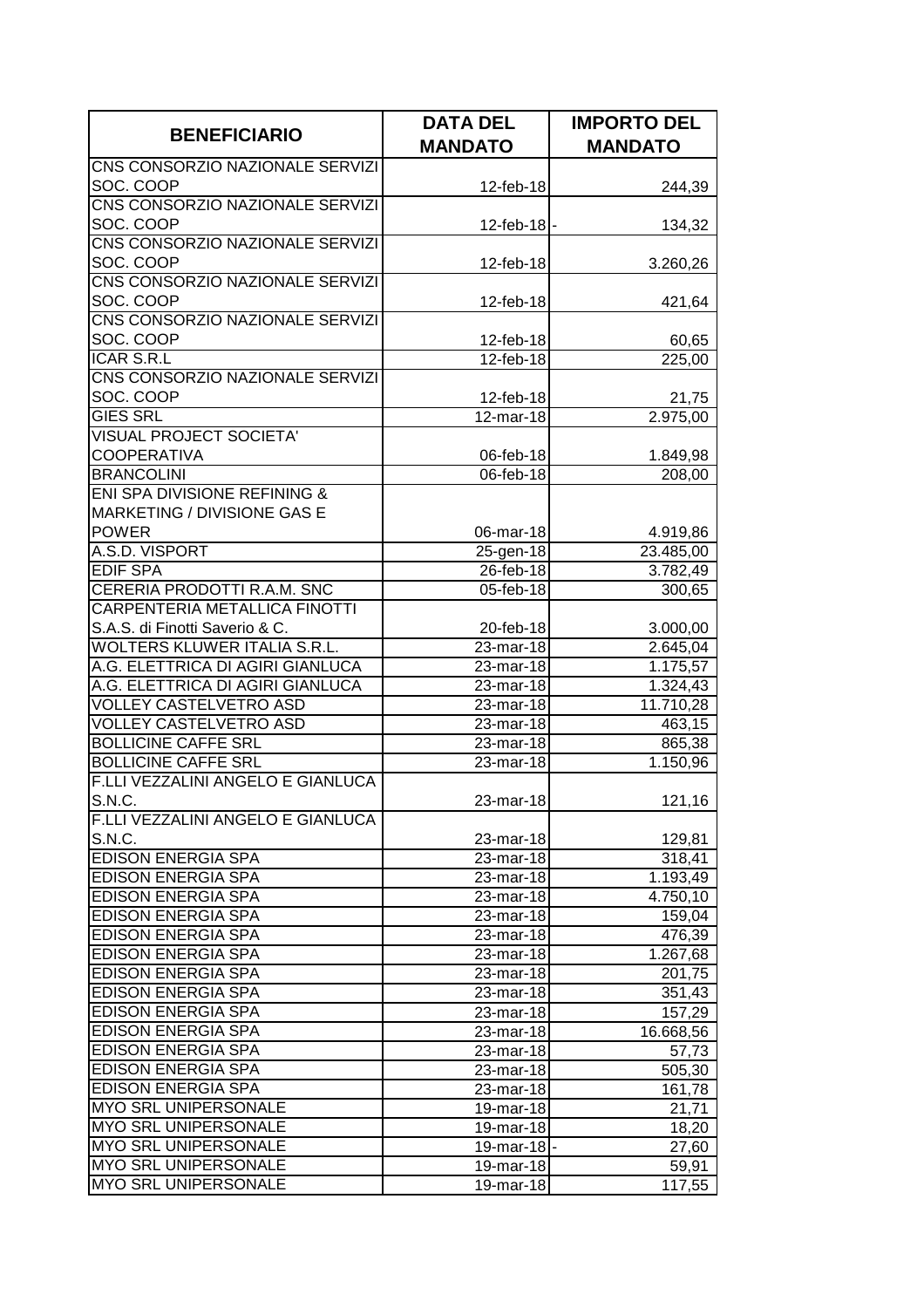| <b>MYO SRL UNIPERSONALE</b>          | 19-mar-18    | 29,24     |
|--------------------------------------|--------------|-----------|
| MYO SRL UNIPERSONALE                 | 19-mar-18    | 74,64     |
| MYO SRL UNIPERSONALE                 | 19-mar-18    | 38,97     |
| MYO SRL UNIPERSONALE                 | 19-mar-18    | 6,96      |
| MYO SRL UNIPERSONALE                 | 19-mar-18    | 58,43     |
| MYO SRL UNIPERSONALE                 | 19-mar-18    | 33,10     |
| <b>MYO SRL UNIPERSONALE</b>          | $19$ -mar-18 | 115,41    |
| MYO SRL UNIPERSONALE                 | 19-mar-18    | 90,00     |
| CNS CONSORZIO NAZIONALE SERVIZI      |              |           |
| SOC. COOP                            | 13-feb-18    | 105,00    |
| CNS CONSORZIO NAZIONALE SERVIZI      |              |           |
| SOC. COOP                            | 13-feb-18    | 10,00     |
| CNS CONSORZIO NAZIONALE SERVIZI      |              |           |
| SOC. COOP                            | 13-feb-18    | 42,00     |
| CNS CONSORZIO NAZIONALE SERVIZI      |              |           |
| SOC. COOP                            | 13-feb-18    |           |
| CNS CONSORZIO NAZIONALE SERVIZI      |              | 12,75     |
| SOC. COOP                            |              |           |
|                                      | 13-feb-18    | 15,00     |
| CNS CONSORZIO NAZIONALE SERVIZI      |              |           |
| SOC. COOP                            | 13-feb-18    | 40,00     |
| NUOVA ATTIMA SERVICE SRL             | 27-feb-18    | 1.449,06  |
| NUOVA ATTIMA SERVICE SRL             | 27-feb-18    | 13,01     |
| FRANTOIO FONDOVALLE S.R.L.           | 27-feb-18    | 95,00     |
| KYOCERA DOCUMENT SOLUTIONS           |              |           |
| <b>ITALIA SPA</b>                    | 27-feb-18    | 31,32     |
| OLIVETTI S.P.A.                      | 27-feb-18    | 267,00    |
| FERRAMENTA OGNIBENE S.N.C. DI        |              |           |
| OGNIBENE VITTORIO & C.               | 27-feb-18    | 64,18     |
| FERRAMENTA OGNIBENE S.N.C. DI        |              |           |
| <b>OGNIBENE VITTORIO &amp; C.</b>    | 27-feb-18    | 205,59    |
| FERRAMENTA OGNIBENE S.N.C. DI        |              |           |
| <b>OGNIBENE VITTORIO &amp; C.</b>    | 27-feb-18    | 44,70     |
| C.I.L.S.E.A. SOC. COOP.              | 27-feb-18    | 1.007, 14 |
| C.I.L.S.E.A. SOC. COOP.              | 27-feb-18    | 1.024,30  |
| <b>IDROSANITAS DI LUCCARINI GINO</b> |              |           |
| S.R.L.                               | 27-feb-18    | 66,20     |
| <b>SOENERGY SRL</b>                  | 27-feb-18    | 3,23      |
| I.C.A. S.R.L. IMPOSTE COMUNALI       | 27-feb-18    | 336,28    |
| I.C.A. S.R.L. IMPOSTE COMUNALI       | 27-feb-18    | 906,48    |
| <b>INTEA SRL</b>                     | 27-feb-18    | 83.192,83 |
| <b>EDISON ENERGIA SPA</b>            | 21-feb-18    | 1.053,75  |
| <b>EDISON ENERGIA SPA</b>            | 21-feb-18    | 48,62     |
| <b>EDISON ENERGIA SPA</b>            | 21-feb-18    | 4.338,84  |
| <b>EDISON ENERGIA SPA</b>            | 21-feb-18    | 430,20    |
| <b>EDISON ENERGIA SPA</b>            | 21-feb-18    | 345,08    |
| <b>EDISON ENERGIA SPA</b>            | 21-feb-18    | 1.270,35  |
| <b>EDISON ENERGIA SPA</b>            | 21-feb-18    | 182,81    |
| <b>EDISON ENERGIA SPA</b>            | 21-feb-18    | 152,90    |
| <b>EDISON ENERGIA SPA</b>            | 21-feb-18    | 141,94    |
| <b>EDISON ENERGIA SPA</b>            | 21-feb-18    | 15.667,45 |
| <b>EDISON ENERGIA SPA</b>            | 21-feb-18    | 13,27     |
| <b>EDISON ENERGIA SPA</b>            | 21-feb-18    | 55,79     |
| <b>EDISON ENERGIA SPA</b>            | 21-feb-18    | 158,12    |
| <b>EDISON ENERGIA SPA</b>            | 21-feb-18    | 479,18    |
| <b>EDISON ENERGIA SPA</b>            | 21-feb-18    | 324,23    |
| EDISON ENERGIA SPA                   | 21-feb-18    | 218,02    |
|                                      |              |           |